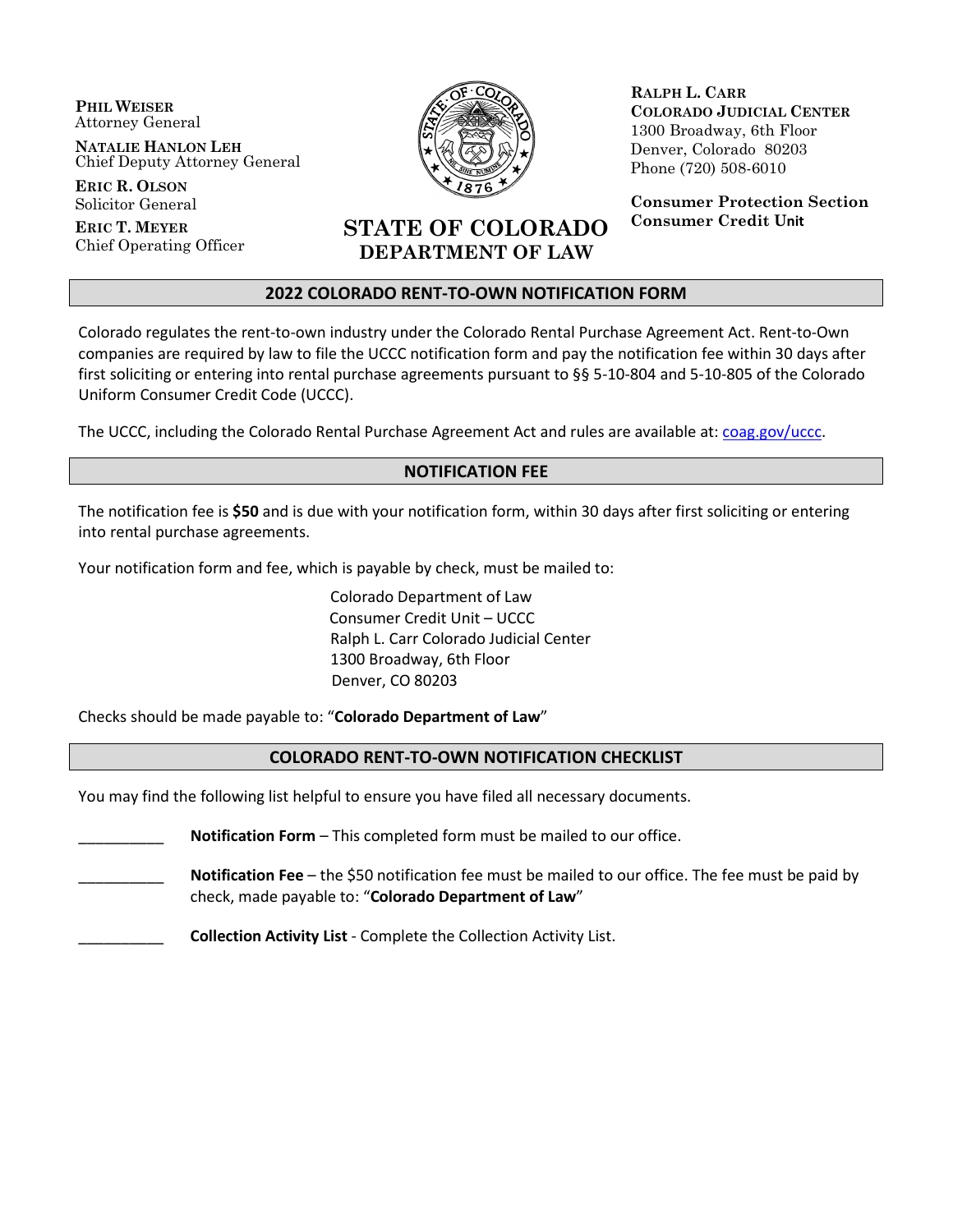## **COLORADO RENT-TO-OWN NOTIFICATION FORM**

Legal name of entity (corporation, LLC, partnership, or sole proprietor's name):

|                                         | Trade or assumed name(s) used in mortgage servicing (if different from above):                              |                                                                                                                                                                                                                               |        |         |            |
|-----------------------------------------|-------------------------------------------------------------------------------------------------------------|-------------------------------------------------------------------------------------------------------------------------------------------------------------------------------------------------------------------------------|--------|---------|------------|
| Address of principal place of business: |                                                                                                             |                                                                                                                                                                                                                               |        |         |            |
| (Street address)                        |                                                                                                             | (City)                                                                                                                                                                                                                        |        | (State) | (Zip code) |
|                                         |                                                                                                             | Website: when the contract of the contract of the contract of the contract of the contract of the contract of the contract of the contract of the contract of the contract of the contract of the contract of the contract of |        |         |            |
|                                         | Date in which rental purchase agreements commenced at principal place of business provided above: ____      |                                                                                                                                                                                                                               |        |         |            |
|                                         | Are rental purchase agreements made in a place other than at an office or store in Colorado?                |                                                                                                                                                                                                                               |        |         | Yes<br>No  |
| If Yes, how?<br>➤                       | Mail                                                                                                        | Internet                                                                                                                                                                                                                      |        |         |            |
|                                         | (Street address)                                                                                            |                                                                                                                                                                                                                               | (City) | (State) | (Zip code) |
|                                         |                                                                                                             |                                                                                                                                                                                                                               |        |         |            |
| Primary contact information.            |                                                                                                             |                                                                                                                                                                                                                               |        |         |            |
| categories of correspondence:           | Please provide the contact name, mailing address, phone number, and email address for each of the following |                                                                                                                                                                                                                               |        |         |            |
| Compliance/Examination Reports:         |                                                                                                             |                                                                                                                                                                                                                               |        |         |            |
| Contact's name, title and department:   |                                                                                                             |                                                                                                                                                                                                                               |        |         |            |
| Contact's mailing address:              |                                                                                                             |                                                                                                                                                                                                                               |        |         |            |
| (Street address)                        |                                                                                                             | (City)                                                                                                                                                                                                                        |        | (State) | (Zip code) |
|                                         |                                                                                                             |                                                                                                                                                                                                                               |        |         |            |
| <b>Complaints from Borrowers:</b>       |                                                                                                             |                                                                                                                                                                                                                               |        |         |            |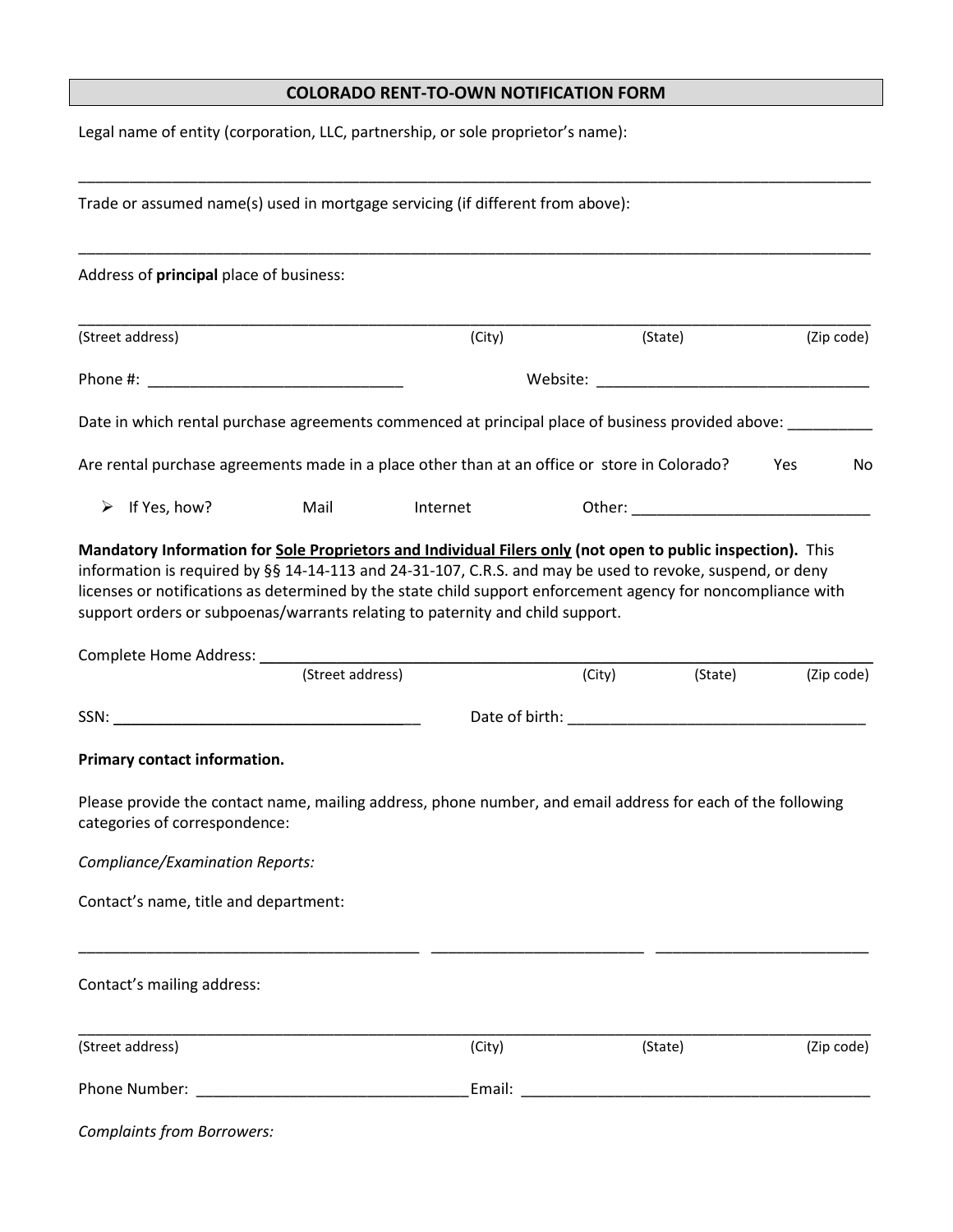Contact's name, title and department:

| Contact's mailing address:                                                                                                                                                                                                                                                                                                                                                                 |        |                                                                                                                                                                                                                                |            |
|--------------------------------------------------------------------------------------------------------------------------------------------------------------------------------------------------------------------------------------------------------------------------------------------------------------------------------------------------------------------------------------------|--------|--------------------------------------------------------------------------------------------------------------------------------------------------------------------------------------------------------------------------------|------------|
| (Street address)                                                                                                                                                                                                                                                                                                                                                                           | (City) | (State)                                                                                                                                                                                                                        | (Zip code) |
|                                                                                                                                                                                                                                                                                                                                                                                            |        |                                                                                                                                                                                                                                |            |
| <b>General Mailings:</b>                                                                                                                                                                                                                                                                                                                                                                   |        |                                                                                                                                                                                                                                |            |
| Contact's name, title and department:                                                                                                                                                                                                                                                                                                                                                      |        |                                                                                                                                                                                                                                |            |
| Contact's mailing address:                                                                                                                                                                                                                                                                                                                                                                 |        |                                                                                                                                                                                                                                |            |
| (Street address)                                                                                                                                                                                                                                                                                                                                                                           | (City) | (State)                                                                                                                                                                                                                        | (Zip code) |
|                                                                                                                                                                                                                                                                                                                                                                                            |        | Email: Email: Email: Email: Email: Email: Email: Email: Email: Email: Email: Email: Email: Email: Email: Email: Email: Email: Email: Email: Email: Email: Email: Email: Email: Email: Email: Email: Email: Email: Email: Email |            |
| Colorado Registered Agent upon who service of process may be made:                                                                                                                                                                                                                                                                                                                         |        |                                                                                                                                                                                                                                |            |
| Agent's name                                                                                                                                                                                                                                                                                                                                                                               |        |                                                                                                                                                                                                                                |            |
| Agent's mailing address:                                                                                                                                                                                                                                                                                                                                                                   |        |                                                                                                                                                                                                                                |            |
| (Street address)                                                                                                                                                                                                                                                                                                                                                                           | (City) | (State)                                                                                                                                                                                                                        | (Zip code) |
| The undersigned files notification of intent to engage in taking assignment of, purchasing and collecting or<br>enforcing rights under Colorado consumer credit sales and consumer leases. I hereby verify the information state<br>above and the amount paid are true and correct. Statements made herein are under oath. False statements may<br>be punishable as second-degree perjury. |        |                                                                                                                                                                                                                                |            |
| Signature of officer, partner, or owner                                                                                                                                                                                                                                                                                                                                                    |        | Date                                                                                                                                                                                                                           |            |

\_\_\_\_\_\_\_\_\_\_\_\_\_\_\_\_\_\_\_\_\_\_\_\_\_\_\_\_\_\_\_\_\_\_\_\_\_\_\_\_\_\_\_\_\_\_\_\_\_\_\_\_\_\_\_\_\_\_\_\_\_\_\_\_\_\_\_\_\_\_\_\_\_\_\_\_\_\_\_\_\_\_\_\_\_\_\_\_\_\_\_\_\_

\_\_\_\_\_\_\_\_\_\_\_\_\_\_\_\_\_\_\_\_\_\_\_\_\_\_\_\_\_\_\_\_\_\_\_\_\_\_\_\_ \_\_\_\_\_\_\_\_\_\_\_\_\_\_\_\_\_\_\_\_\_\_\_\_\_ \_\_\_\_\_\_\_\_\_\_\_\_\_\_\_\_\_\_\_\_\_\_\_\_\_

Print name and title